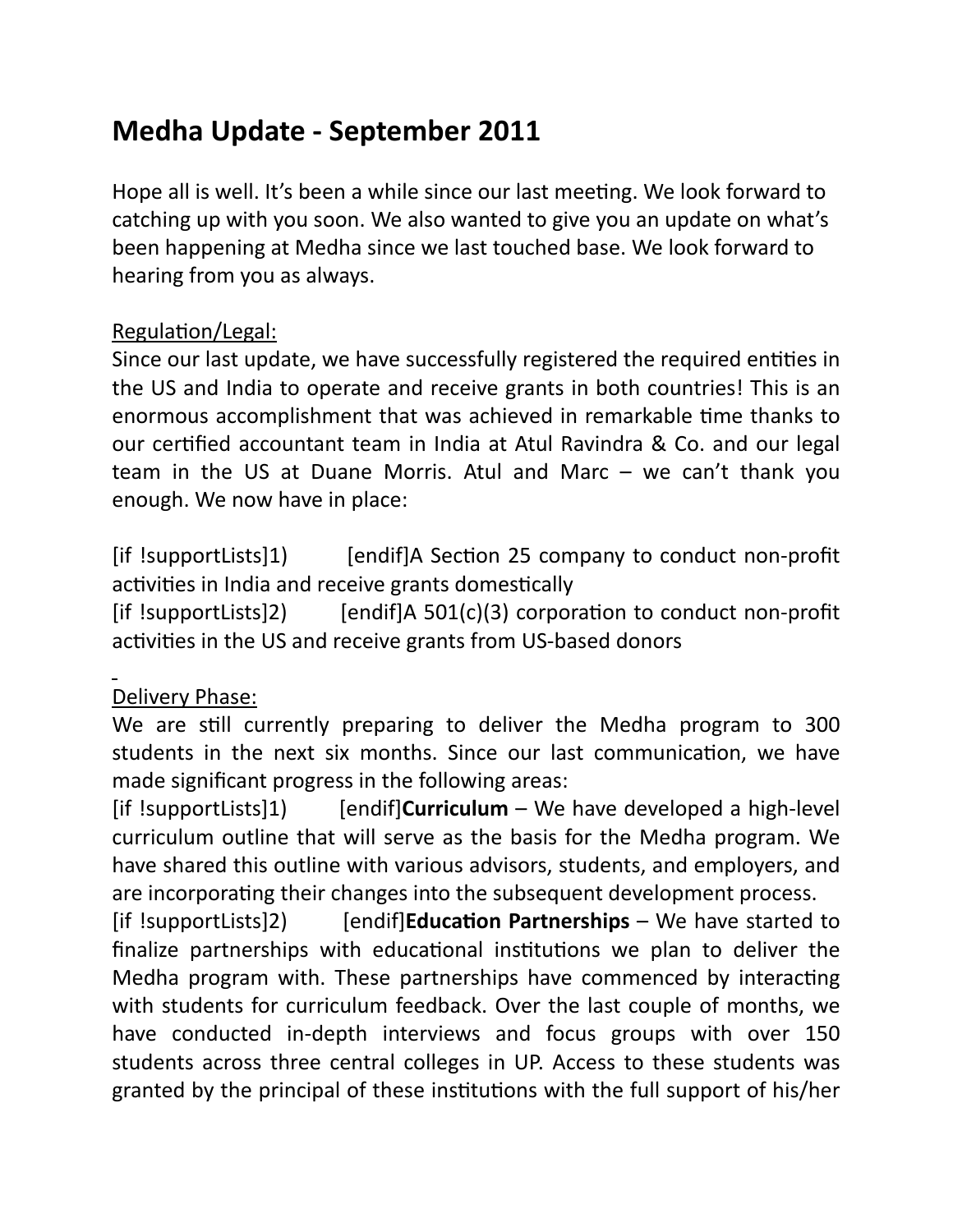associated deans and faculty. This is a great first step in formalizing these partnerships and provided us invaluable feedback on our proposed curriculum. 

[if !supportLists]3) [endif]**Employer Partnerships** – We continue to gather feedback from our key employer partners on the proposed curriculum and implementation process. We have also secured a number of guest speakers and visitors from our employer relationships.

## Human Resources:

As we ramp up in anticipation of the Delivery Phase, Medha is actively seeking talented people to join our core team. If you know someone that is qualified and interested please let us know, right now we are looking for (full job descriptions attached):

 $[$ if !supportLists]1) [endif]Director – Training. To lead the faculty training program and assist with curriculum development.

 $[$ if !supportLists]2) [endif]Associate – Curriculum. To assist with the next phase of curriculum design and development.

 $[$ if !supportLists]3) [endif]Associate – Marketing. To assist with all marketing and communication needs to all stakeholders.

We are also in the process of looking for qualified interns, volunteers, and fellows that can join Medha on a short or medium-term basis to gain invaluable work experience and help us take the program to the next level. We have both personally benefited from such programs and believe under the right circumstances they can be extremely symbiotic.

We would also like to thank our intern for the summer/rainy season, Ben Miller. He was extremely instrumental in helping us build the curriculum overview, as well as developing the student feedback questionnaires and building our website (to be launched very soon, see below). We can't thank you enough Ben.

### Fundraising:

Just last week, we secured our largest institutional grant to date, **\$100,000 (Rs. 47 Lakh)**, from Citi Foundation. It is the first grant Citi Foundation has